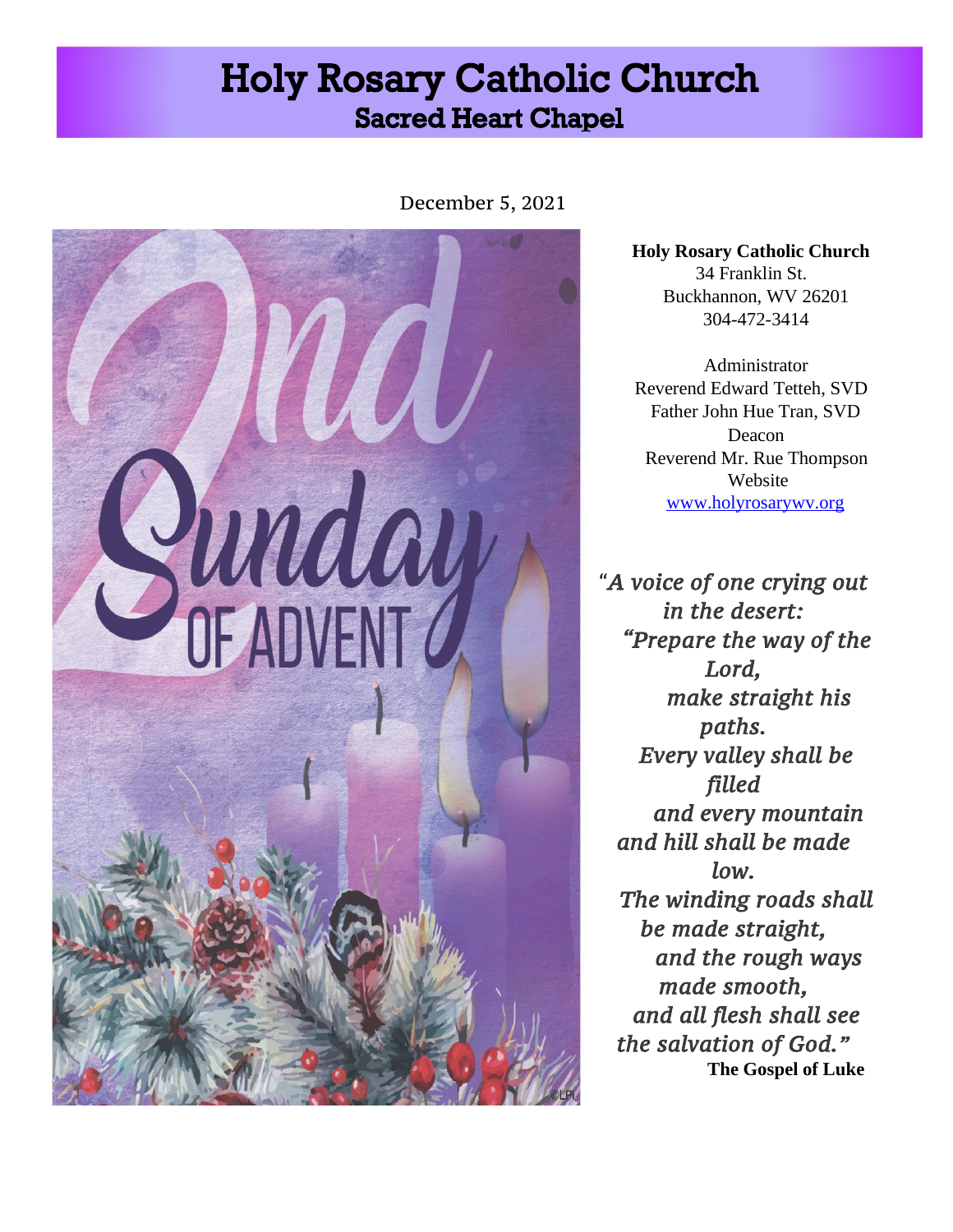#### **2nd Sunday of Advent**

t. Ambrose shares some wisdom on our need to prepare the way and open the door for Christ. "You see that when the Word of God t. Ambrose shares some wisdom on our need<br>to prepare the way and open the door for<br>Christ. "You see that when the Word of God<br>knocks hardest on your door, it is when his hair is wet with the dew of the night. In fact, he chooses to visit those who are in tribulation and trial, lest one of them be overwhelmed by distress. So, his head is covered with dew, with drops, when his body is laboring hard. It is important to keep watch so that when the Bridegroom comes, he is not shut out. If you are asleep and your heart is not keeping watch, he will go away without knocking; but if your heart is alert for his coming, he knocks and asks for the door to be opened to him." When life gets overwhelming and difficult and we find ourselves feeling a bit downhearted and miserable, these words can bring great comfort.

We sometimes choose to remain stuck in our uncomfortable darkness and being stuck becomes our norm. In this time of self-focus our hearts are closed to the graces and life God desires to give us. Wrapped in the robe of mourning and misery, we fail to see the mercy, justice, and love the



Bridegroom wants to bring. If we take seriously the need to prepare the way for Christ and open our hearts in preparation for his visit, we can hear

God's gentle voice calling us deep within. It beckons us to seek out its source and discover the inner calm and peace that can prevail over the darkness of despair. Sometimes our darkness is so dark that it may seem unsurmountable. Trusting in the spiritual friends who journey with us, and God's promise may bring a glimmer of light even when it is most difficult to keep our hearts' doors open. Sometimes, the only light in the darkness is found in trusting the faith of others both past and present.

We have to trust that God has already begun the accomplishment of good work in us and that humanity is on an incredible journey to something wonderful and awesome. God is not done. When we open the doors of our hearts, straighten the

paths of our lives, and prepare the way, Jesus can come with God's simple gifts of peace, grace, and joy. Life throws a great deal at us. It is easy to get tired and confused. We have to train our hearts to keep watch, discern what is of value, and forge ahead. Not allowing ourselves to become so weighed down by things and brought out of focus is a tremendous goal to achieve this Advent season. God is knocking. Answer the door. You will see and understand life in ways you never thought possible before. ©LPi

#### **Advent Readings**

Don't forget to pick up your "Daily Reflection for Advent and Christmas: Waiting in Joyful Hope 2021 - 2022" which will be available the first Sunday of Advent. This little book contains short readings and reflections for the entire season of Advent. What a great way to prepare for the birth of our Lord. Living Faith and the Word Among Us booklets will be available by the doors as well.

**Feast of the Immaculate Conception** The Feast of the Immaculate Conception, a holyday of obligation, will be celebrated at Holy Rosary Parish on Wednesday, December 8 and 12:05 and 7 p.m. Please join us for this special feast.

**Retirement Fund for Religious Collection** Elderly religious need your help. Thousands of senior sisters, brothers, and religious order priests served for years in Catholic schools, hospitals, and parishes—often for little to no pay. Now, many

religious communities do not have enough retirement savings and struggle to provide for aging members. Your gift to next week's Retirement Fund for Religious collection helps provide medications, nursing care, and more. Please be generous.



#### **Advent Penance Service**

With regard to the Sacrament of

Reconciliation/Confession, Fr. James O' Connor, the pastor of St. Brendan's Catholic Church in Elkins, will hear Confessions in our Holy Rosary parish on Saturday, December 11, 2021, from 5pm to 6:45pm. He also will be the main celebrant for that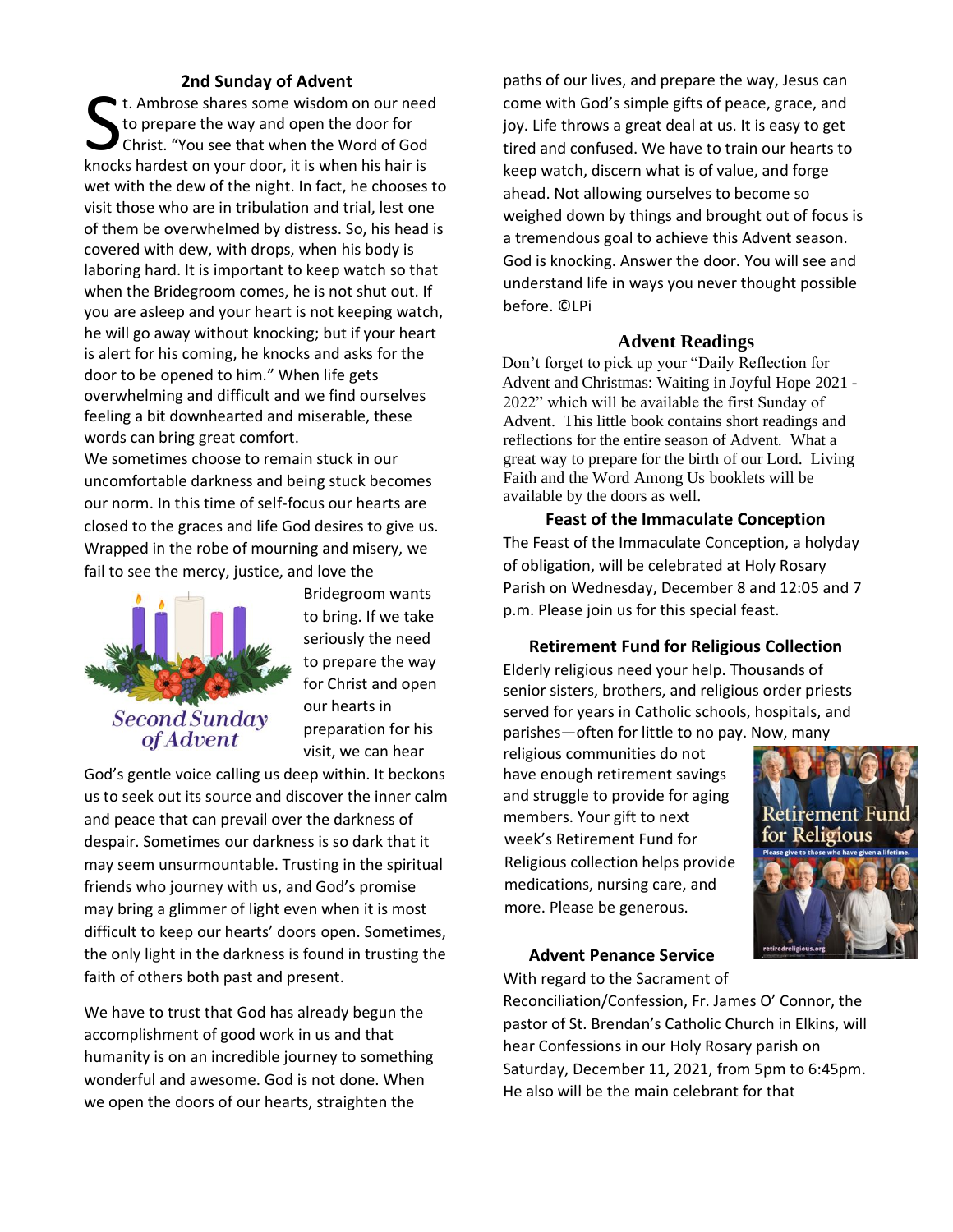Saturday's Vigil Mass at 7 pm. Fr. John and Fr. Ed will be available any day/time to hear confessions

Holy Rosary Church's listening sessions for Pope Francis' Synod on Synodality are set for:

Questions 1-5: 6:30, Tuesday, December 7, 2021

Questions 6-10: 6:30pm, Thursday, December 9, 2021

Questions 1-5: 1pm, Tuesday January 11, 2022

Questions 6-10: 1pm, Thursday, January 13, 2022

Snow Day Makeup Sessions: 1pm, Tuesday, January 18, &

**January 20, 2022** 

All sessions will be held in the Holy Rosary parish hall.

Questions are available on the HolyRosaryWV.org website, in your Flocknote email, in the bulletin, and in the church vestibule. You may attend any or all the sessions.

REMEMBER: Decisions are made by the ones who show up! Your opinions are important and will be documented for the Diocese.

also. Please just call the Parish center at 304-472- 3414 to make an appointment.

#### **Mass at WVWC**

We will be celebrating mass at West Virginia Wesleyan College on Sunday evenings beginning on December 5. This 8 p.m. liturgy will be held in the Meditation Chapel at the college. This mass is based on the WVWC schedule and will not be held when the students are on breaks. Masses are scheduled for December 5 and 12, then not again until January 9, 2022. Father Ed and Father John will begin the college campus ministry soon.

#### **Looking for Couples to Lead**

We are looking for one or two couples to lead a marriage program at Holy Rosary Parish. We are just in the planning stages, and this program will be based on the program: "Together in Holiness." This diocesan program could be carried back to the parish as an important ministry to our couples here. Give it some thought, and talk to Father Ed if you are interested.

#### **Praying the Rosary Before Mass**

We will begin saying the Rosary before the weekend masses starting the first weekend in Advent. The rosary will begin at 6:30 pm before the Saturday Mass, and 8:30 am before the Sunday Mass. We are still looking for volunteers to lead the Sunday Rosary once a month. If you are interested in helping, please contact Diana Thompson, 304-

### 4721947, or email

dianathompson222@hotmail.com.

We hope to continue this practice throughout the year.

#### **Need Quiet Time for Prayer in the Church?**

Please, if you need quiet time with the Lord in the Church, do not hesitate to call the Parish Office or Father Ed.

#### **Celebrate December Birthdays**

| Will Baxa IV        | December 5  |
|---------------------|-------------|
| <b>Tracy Murphy</b> | December 9  |
| Mariann Jack        | December 10 |
| Anthony Murphy      | December 13 |
| Harrison Walker     | December 15 |
| Andrea Ellis        | December 27 |
| <b>Grant Murphy</b> | December 27 |
| Mike Wilson         | December 28 |
| Mike Ellis          | December 31 |

ARE YOU SOMEONE OR DO YOU KNOW SOMEONE WHO…

**Has expressed an interest in becoming Catholic?** Has a child over the age of seven who has not been baptized? Was baptized Catholic as a child, but has not celebrated the Sacraments of Confirmation and Eucharist? We offer an opportunity to come together in a small group to learn more about our faith. Sessions focus on the teachings and experience of Church and prepare individuals to celebrate the Sacraments of Baptism, Confirmation, and Eucharist during the Easter season or whenever they are ready. Sessions started on SUNDAY, NOVEMBER 14, in the parish hall at 6 p.m. but you are welcome to join anytime. Additionally, more sessions will be held in the parish center

#### THE CATHOLIC FAITH. **ON DEMAND.**

Get thousands of enriching Catholic movies, programs, audio, and books instantly on FORMED when you sign up with your parish.



**FOR FREE** 

To sign up for free: 1. Visit signup.formed.org 2. Enter your parish zip code or name

at 10:30 am on Wednesdays.

*The Year of St. Joseph* is almost over. Have you placed your rock in our St. Joseph Garden yet? We would like everyone to place their rock by December 8. We hope to have a special dedication soon. Thanks for participating!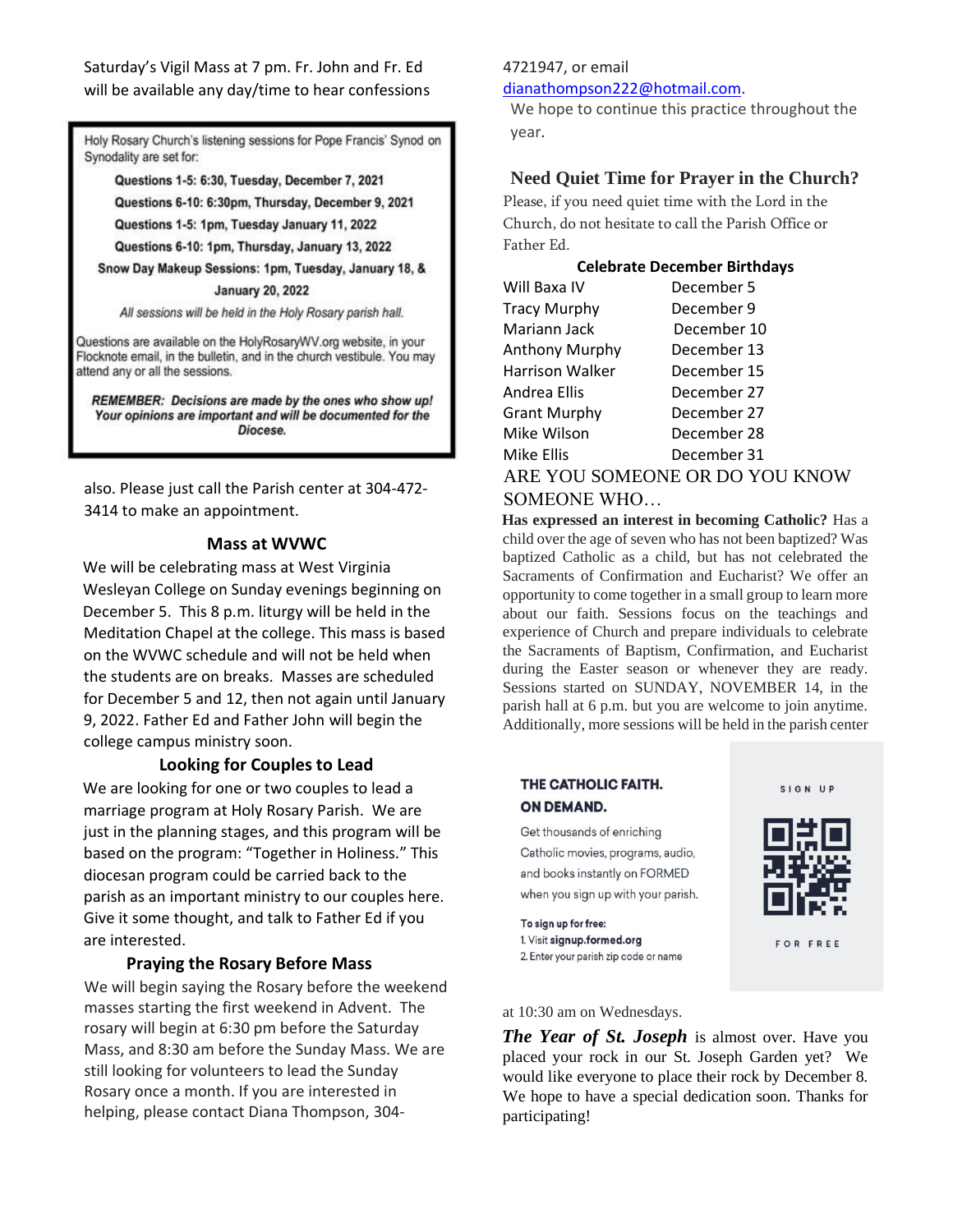# **Congratulations!**

Congratulations to Donna and Joe Broslawsky! They welcomed a sweet new granddaughter into the world on November 17. Little Kennedy Faye Sutton is a gift from God and we offer prayers and good wishes to her entire family!

#### **Please remember in your prayers:**

Bertha Small, Kate Deasy, Rosemary Austin, Phil Halligan, Randy Trent, Macyah Riley, Karen Trent, Matthew Linger, Seth Poling, Cathy Lipscomb, Freddy Caimotto, James Barton, Darell Hyre, Diane Hyre, Vicki Dibble, Eric Harkness, Pat Daigneault, Duane Lohr, Jeff Ball, Jane Baxter, Shaelyn Posey, P.T. Garton, Jalen Welcome, Dennis Cortes, Kay Sienkiewicz, Danny Morgan, Gene Zara, Paula Ball, Janine Robinson, Elaine Katai, Terry McKisic and Tori Odom, Andrew Schmidt, Gay Little, Denise Karlen, Jim Hawkinberry, Sandy

# **You are Invited**

C Chapel Hill Methodist Church invites you to their Christmas Cantata "The Road to Bethlehem." This event will be held on December  $5<sup>th</sup>$ , at 7 p.m. in Chapel Hill Church. All are welcome.

|                | Dec. 4     | Dec. 5      | Dec. 11              | Dec. 12    |
|----------------|------------|-------------|----------------------|------------|
| Lectors        | Rachel W.  | Virginia C. | Roseann W.           | Andrea E.  |
| Greeters       | Mary B.    | Charlie M.  | Cheryl $\&$<br>Jerry | Tracy M.   |
| <b>Servers</b> | volunteers | volunteers  | volunteers           | volunteers |

Derico, Tim Dewitt and Family, Ellie McCarthy, Linus Deasy, Shanna Ericcson, Linda Coyner, Donnie Cox.

December 12 at West Virginia Wesleyan College

# **Please pray for men and women in the military.**

Please pray for our Homebound: Mary Stump,

Anna Stalnaker, Ron Frye, Rocena Asbury, John Sneberger, Lorraine McLean, James McCartney, Nancy Beverlin, Shirley Linger, William McLean, Anna Powell, Barbara Elmore, Helena Bessinger, Virginia Cerullo, Alan and Jimmie Jo Simmon, Barbara Hillberry.

# **Eucharistic Liturgies**

**Saturday, Dec. 4**– 7 p.m. – +Katherine Jack (Holy Rosary)

**Sunday, Dec. 5 –** 9 a.m. – Parishioners (Holy Rosary) Noon – Kaitlyn Luterek (Sacred Heart)

**Monday, Dec. 6 –** no mass

**Tuesday, Dec. 7 –** 7:30 a.m. +Grace Lafferre, +Patsy Ricottilli (Holy Rosary)

**Wednesday, Dec. 8 – 12:05 +**Anna Derico **(**Holy Rosary) **7 p.m.** – John Eggress (Holy Rosary) 6 p.m. Holy Hour (We pray for all expectant mothers) **Thursday, Dec. 9 –** 7:30 -+Kimberly Moore (Holy Rosary)

**Friday, Dec. 10 –** 7:30 a.m. +Freda Cawthon +Amelia Derico (Holy Rosary) **Saturday, Dec.**  $11 - 7$  **p.m.** + Joseph Lanham (Holy Rosary)

**Sunday, Dec. 12** – 9 a.m. Parishioners (Holy Rosary)